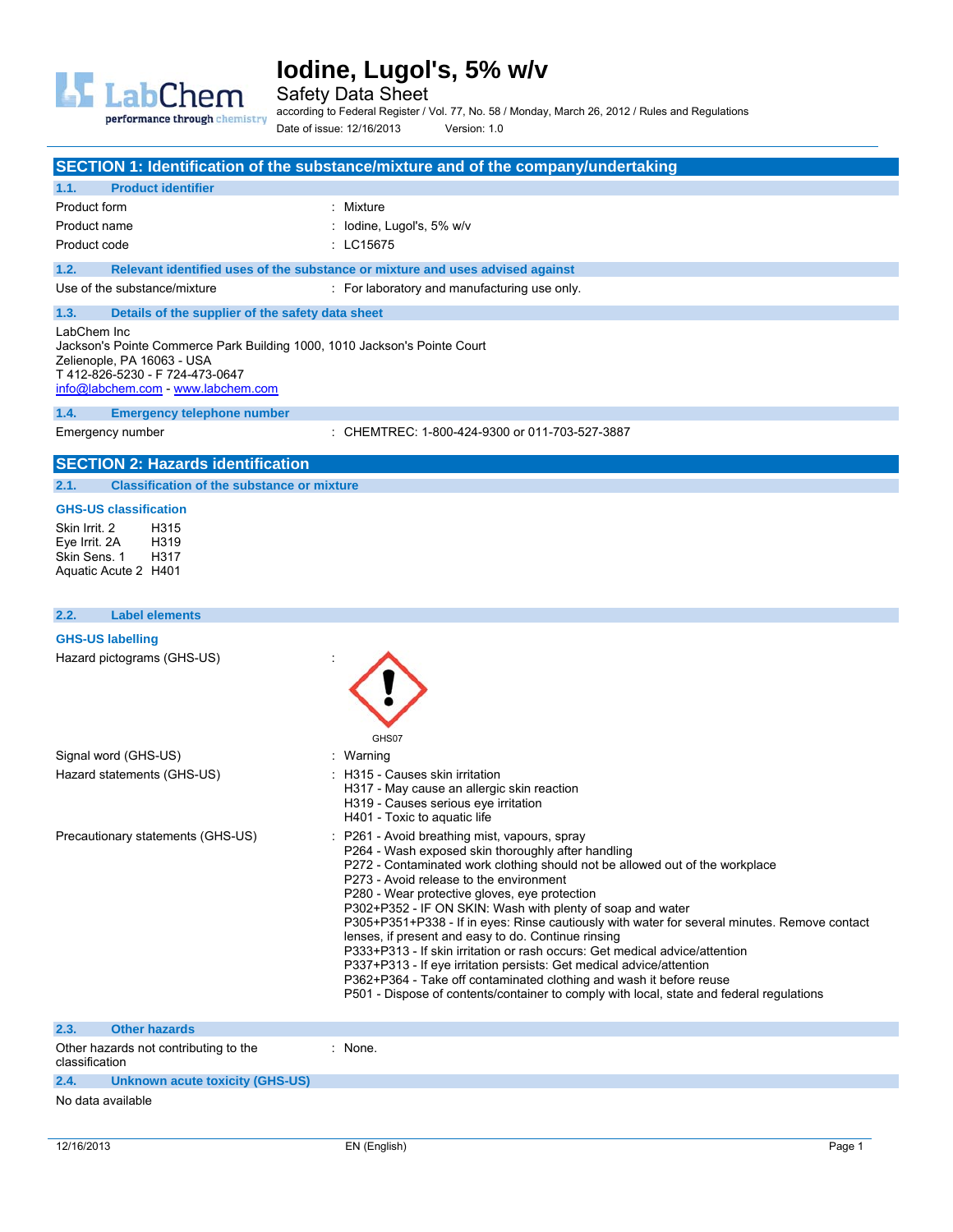Safety Data Sheet

according to Federal Register / Vol. 77, No. 58 / Monday, March 26, 2012 / Rules and Regulations

### **SECTION 3: Composition/information on ingredients**

### **3.1. Substance**

### Not applicable

### Full text of H-phrases: see section 16

| 3.2.<br><b>Mixture</b> |                           |               |                                                                                                                                                           |
|------------------------|---------------------------|---------------|-----------------------------------------------------------------------------------------------------------------------------------------------------------|
| <b>Name</b>            | <b>Product identifier</b> | $\frac{9}{6}$ | <b>GHS-US classification</b>                                                                                                                              |
| Water                  | (CAS No) 7732-18-5        | 85            | Not classified                                                                                                                                            |
| Potassium lodide       | (CAS No) 7681-11-0        | 10            | Eye Irrit. 2B, H320                                                                                                                                       |
| lodine                 | (CAS No) 7553-56-2        | 5             | Acute Tox. 3 (Dermal), H311<br>Acute Tox. 4 (Inhalation), H332<br>Skin Corr. 1C, H314<br>Eye Dam. 1, H318<br>Skin Sens. 1B, H317<br>Aquatic Acute 1, H400 |

|                  | <b>SECTION 4: First aid measures</b>                                |                                                                                                                                                                                   |
|------------------|---------------------------------------------------------------------|-----------------------------------------------------------------------------------------------------------------------------------------------------------------------------------|
| 4.1.             | <b>Description of first aid measures</b>                            |                                                                                                                                                                                   |
|                  | First-aid measures general                                          | : Never give anything by mouth to an unconscious person. If you feel unwell, seek medical advice<br>(show the label where possible).                                              |
|                  | First-aid measures after inhalation                                 | Assure fresh air breathing. Allow the victim to rest.                                                                                                                             |
|                  | First-aid measures after skin contact                               | Wash with plenty of soap and water. Wash contaminated clothing before reuse. If skin irritation<br>or rash occurs: Get medical advice/attention.                                  |
|                  | First-aid measures after eye contact                                | Rinse cautiously with water for several minutes. Remove contact lenses, if present and easy to<br>do. Continue rinsing. If eye irritation persists: Get medical advice/attention. |
|                  | First-aid measures after ingestion                                  | Rinse mouth. Do NOT induce vomiting. Obtain emergency medical attention.                                                                                                          |
| 4.2.             | Most important symptoms and effects, both acute and delayed         |                                                                                                                                                                                   |
|                  | Symptoms/injuries after inhalation                                  | : May cause an allergic skin reaction.                                                                                                                                            |
|                  | Symptoms/injuries after skin contact                                | : Causes skin irritation.                                                                                                                                                         |
|                  | Symptoms/injuries after eye contact                                 | : Causes serious eye irritation.                                                                                                                                                  |
| 4.3.             |                                                                     | Indication of any immediate medical attention and special treatment needed                                                                                                        |
|                  | Obtain medical assistance.                                          |                                                                                                                                                                                   |
|                  | <b>SECTION 5: Firefighting measures</b>                             |                                                                                                                                                                                   |
| 5.1.             | <b>Extinguishing media</b>                                          |                                                                                                                                                                                   |
|                  | Suitable extinguishing media                                        | Foam. Dry powder. Carbon dioxide. Water spray. Sand.                                                                                                                              |
|                  | Unsuitable extinguishing media                                      | Do not use a heavy water stream.                                                                                                                                                  |
| 5.2.             | Special hazards arising from the substance or mixture               |                                                                                                                                                                                   |
| Fire hazard      |                                                                     | : Not flammable.                                                                                                                                                                  |
| Explosion hazard |                                                                     | Not applicable.                                                                                                                                                                   |
| 5.3.             | <b>Advice for firefighters</b>                                      |                                                                                                                                                                                   |
|                  | Firefighting instructions                                           | Use water spray or fog for cooling exposed containers. Exercise caution when fighting any<br>chemical fire. Avoid (reject) fire-fighting water to enter environment.              |
|                  | Protection during firefighting                                      | Do not enter fire area without proper protective equipment, including respiratory protection.                                                                                     |
|                  | <b>SECTION 6: Accidental release measures</b>                       |                                                                                                                                                                                   |
| 6.1.             | Personal precautions, protective equipment and emergency procedures |                                                                                                                                                                                   |
| 6.1.1.           | For non-emergency personnel                                         |                                                                                                                                                                                   |
|                  | Protective equipment                                                | Safety glasses. Gloves.                                                                                                                                                           |
|                  | Emergency procedures                                                | Evacuate unnecessary personnel.                                                                                                                                                   |
| 6.1.2.           | For emergency responders                                            |                                                                                                                                                                                   |

## Protective equipment **interest in the Community** Equip cleanup crew with proper protection.

Emergency procedures in the set of the control of the Senate area.

### **6.2. Environmental precautions**

Prevent entry to sewers and public waters. Notify authorities if liquid enters sewers or public waters. Avoid release to the environment.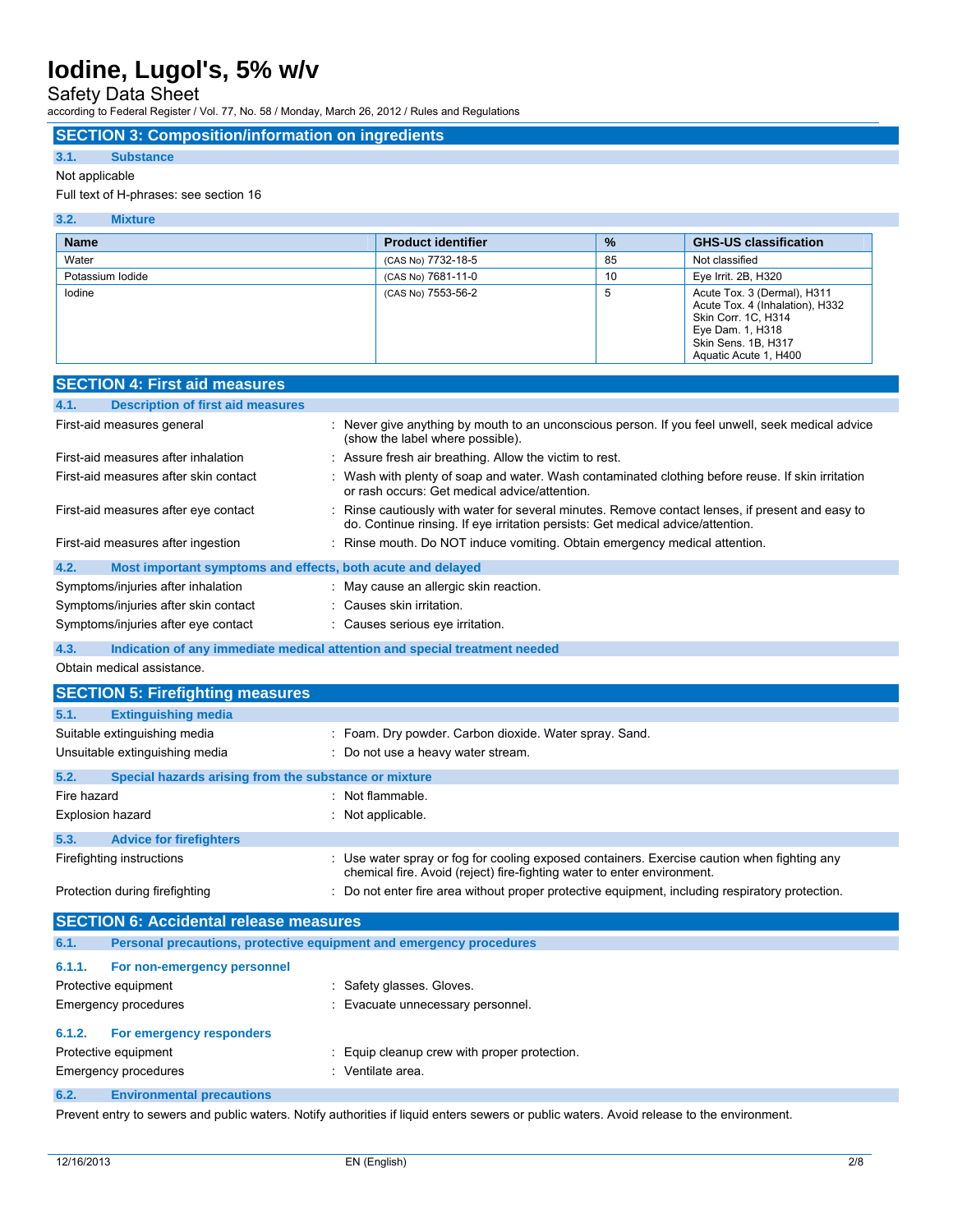Safety Data Sheet

according to Federal Register / Vol. 77, No. 58 / Monday, March 26, 2012 / Rules and Regulations

| 6.3.                                                      | Methods and material for containment and cleaning up |                                                                                                                                                   |  |  |
|-----------------------------------------------------------|------------------------------------------------------|---------------------------------------------------------------------------------------------------------------------------------------------------|--|--|
|                                                           | Methods for cleaning up                              | : Soak up spills with inert solids, such as clay or diatomaceous earth as soon as possible. Collect<br>spillage. Store away from other materials. |  |  |
| 6.4.                                                      | <b>Reference to other sections</b>                   |                                                                                                                                                   |  |  |
| See Heading 8. Exposure controls and personal protection. |                                                      |                                                                                                                                                   |  |  |
| <b>SECTION 7: Handling and storage</b>                    |                                                      |                                                                                                                                                   |  |  |

| : Wash hands and other exposed areas with mild soap and water before eating, drinking or<br>smoking and when leaving work. Provide good ventilation in process area to prevent formation of<br>vapour. Avoid breathing mist, vapours, spray. |
|----------------------------------------------------------------------------------------------------------------------------------------------------------------------------------------------------------------------------------------------|
| : Wash exposed skin thoroughly after handling. Contaminated work clothing should not be allowed<br>out of the workplace. Wash contaminated clothing before reuse.                                                                            |
| Conditions for safe storage, including any incompatibilities                                                                                                                                                                                 |
| $\therefore$ Keep only in the original container in a cool, well ventilated place away from $\therefore$ Direct sunlight.<br>Keep container closed when not in use.                                                                          |
| : Strong reducing agents. Ammonia. Acetaldehyde. metals. Strong bases. Strong acids.                                                                                                                                                         |
| : Sources of ignition. Direct sunlight.                                                                                                                                                                                                      |
|                                                                                                                                                                                                                                              |

**7.3. Specific end use(s)** 

No additional information available

## **SECTION 8: Exposure controls/personal protection**

**8.1. Control parameters** 

| lodine (7553-56-2) |                                         |                                            |  |  |  |  |
|--------------------|-----------------------------------------|--------------------------------------------|--|--|--|--|
| <b>USA ACGIH</b>   | ACGIH TWA $(mg/m3)$                     | $0.1$ mg/m <sup>3</sup> Inhalable fraction |  |  |  |  |
| <b>USA ACGIH</b>   | ACGIH TWA (ppm)                         | 0.01 ppm Inhalable fraction                |  |  |  |  |
| USA ACGIH          | ACGIH STEL (mg/m <sup>3</sup> )         | 1 mg/m $^3$                                |  |  |  |  |
| USA ACGIH          | ACGIH STEL (ppm)                        | $0.1$ ppm                                  |  |  |  |  |
| <b>USA OSHA</b>    | OSHA PEL (Ceiling) (mg/m <sup>3</sup> ) | 1 mg/m $3$                                 |  |  |  |  |
| USA OSHA           | OSHA PEL (Ceiling) (ppm)                | $0.1$ ppm                                  |  |  |  |  |

| Potassium Iodide (7681-11-0)     |                                          |                                                                                                                                                                                       |  |  |
|----------------------------------|------------------------------------------|---------------------------------------------------------------------------------------------------------------------------------------------------------------------------------------|--|--|
| <b>USA ACGIH</b>                 | ACGIH TWA (ppm)                          | 0.01 ppm Inhalable fraction                                                                                                                                                           |  |  |
| 8.2.<br><b>Exposure controls</b> |                                          |                                                                                                                                                                                       |  |  |
| Appropriate engineering controls |                                          | : Emergency eye wash fountains and safety showers should be available in the immediate vicinity<br>of any potential exposure. Provide adequate general and local exhaust ventilation. |  |  |
| Personal protective equipment    | : Avoid all unnecessary exposure.        |                                                                                                                                                                                       |  |  |
| Hand protection                  | : Wear protective gloves.                |                                                                                                                                                                                       |  |  |
| Eye protection                   | : Chemical goggles or safety glasses.    |                                                                                                                                                                                       |  |  |
| Skin and body protection         | : Wear suitable protective clothing.     |                                                                                                                                                                                       |  |  |
| Respiratory protection           | : Wear appropriate mask.                 |                                                                                                                                                                                       |  |  |
| Other information                | : Do not eat, drink or smoke during use. |                                                                                                                                                                                       |  |  |

## **SECTION 9: Physical and chemical properties**

| 9.1.            | Information on basic physical and chemical properties |                     |
|-----------------|-------------------------------------------------------|---------------------|
| Physical state  |                                                       | : Liguid            |
| Colour          |                                                       | $:$ amber.          |
| Odour           |                                                       | : characteristic.   |
| Odour threshold |                                                       | : No data available |
| pH              |                                                       | : No data available |
|                 | Relative evaporation rate (butylacetate=1)            | : No data available |
| Melting point   |                                                       | : No data available |
| Freezing point  |                                                       | : No data available |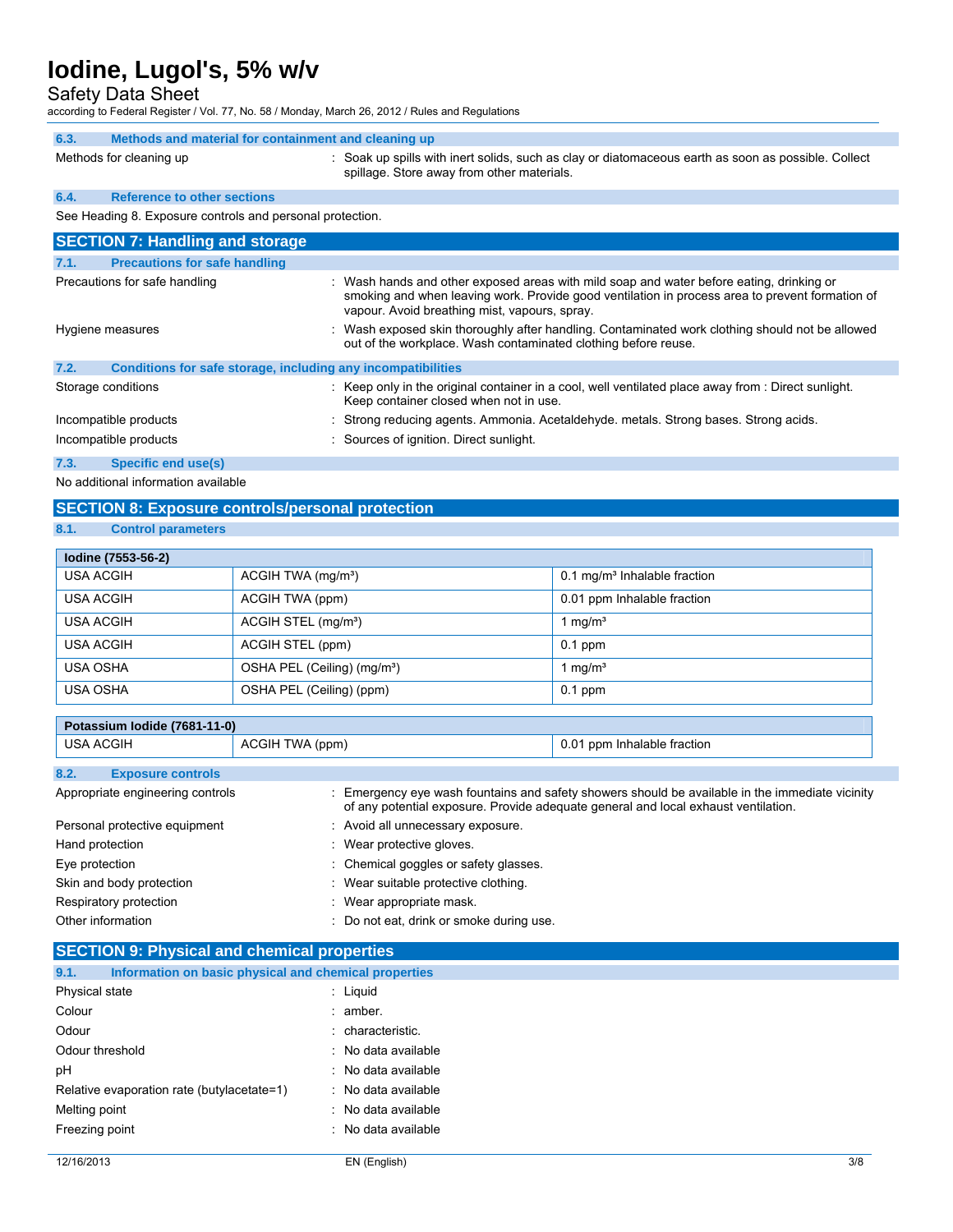## Safety Data Sheet

according to Federal Register / Vol. 77, No. 58 / Monday, March 26, 2012 / Rules and Regulations

| Boiling point                    | No data available    |
|----------------------------------|----------------------|
| Flash point                      | No data available    |
| Self ignition temperature        | No data available    |
| Decomposition temperature        | No data available    |
| Flammability (solid, gas)        | No data available    |
| Vapour pressure                  | No data available    |
| Relative vapour density at 20 °C | No data available    |
| Relative density                 | No data available    |
| Solubility                       | Miscible with water. |
| Log Pow                          | No data available    |
| Log Kow                          | No data available    |
| Viscosity, kinematic             | No data available    |
| Viscosity, dynamic               | No data available    |
| <b>Explosive properties</b>      | Not applicable.      |
| Oxidising properties             | No data available.   |
| <b>Explosive limits</b>          | No data available    |

**9.2. Other information** 

No additional information available

| <b>SECTION 10: Stability and reactivity</b>            |                                      |  |  |
|--------------------------------------------------------|--------------------------------------|--|--|
| <b>Reactivity</b><br>10.1.                             |                                      |  |  |
| No additional information available                    |                                      |  |  |
| 10.2.<br><b>Chemical stability</b>                     |                                      |  |  |
| Stable under normal conditions.                        |                                      |  |  |
| <b>Possibility of hazardous reactions</b><br>10.3.     |                                      |  |  |
| Not established.                                       |                                      |  |  |
| <b>Conditions to avoid</b><br>10.4.                    |                                      |  |  |
| Direct sunlight. Extremely high or low temperatures.   |                                      |  |  |
| 10.5.<br><b>Incompatible materials</b>                 |                                      |  |  |
| metals. Strong reducing agents. Ammonia. Strong bases. |                                      |  |  |
| 10.6.<br><b>Hazardous decomposition products</b>       |                                      |  |  |
| lodine vapour. Potassium oxide.                        |                                      |  |  |
| <b>SECTION 11: Toxicological information</b>           |                                      |  |  |
| <b>Information on toxicological effects</b><br>11.1.   |                                      |  |  |
|                                                        |                                      |  |  |
| : Not classified<br>Acute toxicity                     |                                      |  |  |
| lodine, Lugol's, 5% w/v                                |                                      |  |  |
| LD50 oral rat                                          | 4400 mg/kg                           |  |  |
| Iodine (7553-56-2)                                     |                                      |  |  |
| LD50 oral rat                                          | 14000 mg/kg                          |  |  |
| LD50 dermal rat                                        | 220 mg/kg                            |  |  |
| ATE (dermal)                                           | 1100.000 mg/kg bodyweight            |  |  |
| ATE (dust, mist)                                       | 1.500 mg/l/4h                        |  |  |
| Water (7732-18-5)                                      |                                      |  |  |
| LD50 oral rat                                          | $\geq 90000$ mg/kg                   |  |  |
| Skin corrosion/irritation                              | Causes skin irritation.              |  |  |
| Serious eye damage/irritation                          | Causes serious eye irritation.       |  |  |
| Respiratory or skin sensitisation                      | May cause an allergic skin reaction. |  |  |
| Germ cell mutagenicity                                 | Not classified                       |  |  |
| Carcinogenicity                                        | Not classified                       |  |  |
|                                                        |                                      |  |  |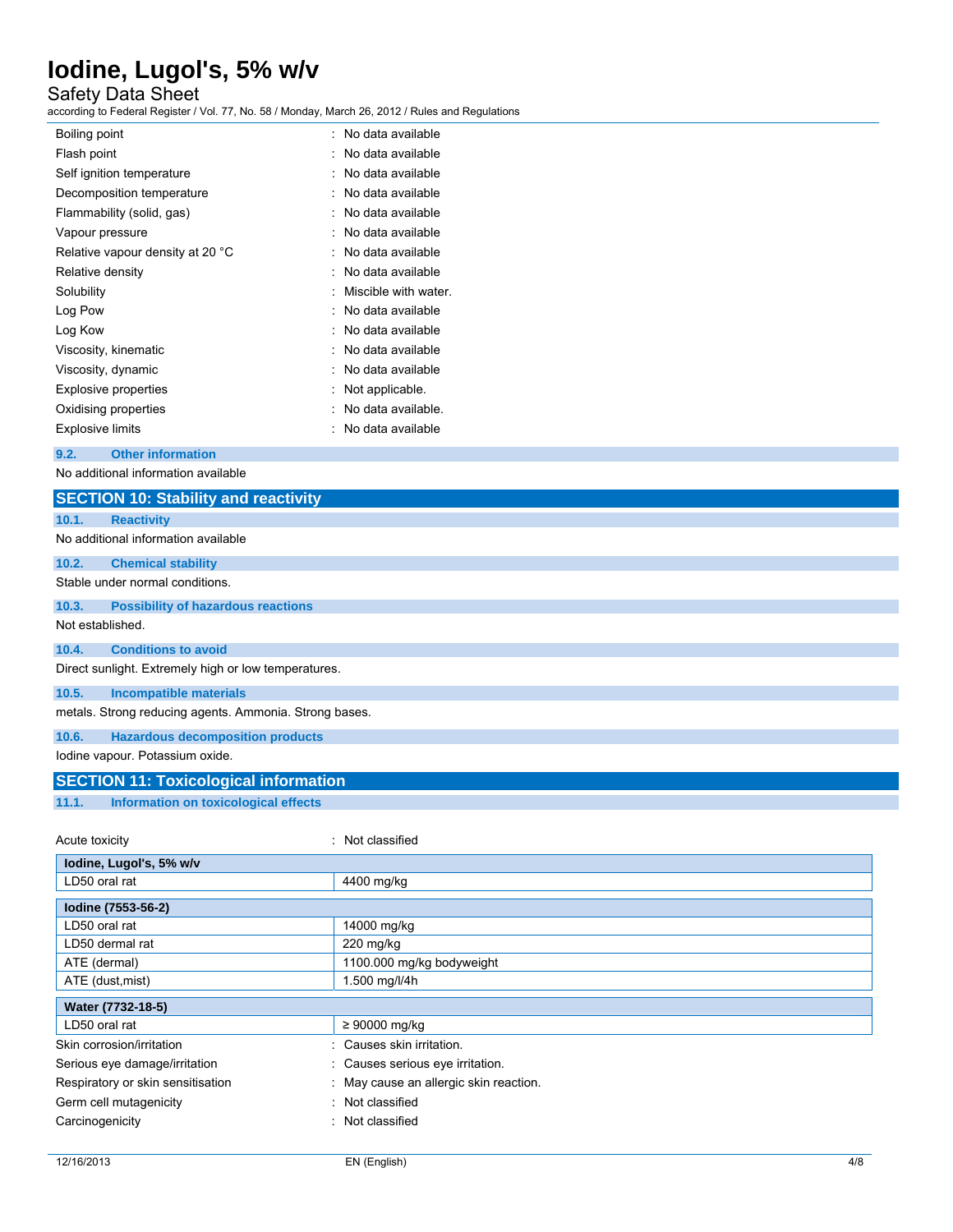Safety Data Sheet

according to Federal Register / Vol. 77, No. 58 / Monday, March 26, 2012 / Rules and Regulations

| Reproductive toxicity                                  | : Not classified                                                    |
|--------------------------------------------------------|---------------------------------------------------------------------|
| Specific target organ toxicity (single exposure)       | : Not classified                                                    |
|                                                        |                                                                     |
| Specific target organ toxicity (repeated<br>exposure)  | : Not classified                                                    |
| Aspiration hazard                                      | : Not classified                                                    |
| Potential Adverse human health effects and<br>symptoms | : Based on available data, the classification criteria are not met. |
| Symptoms/injuries after inhalation                     | : May cause an allergic skin reaction.                              |
| Symptoms/injuries after skin contact                   | : Causes skin irritation.                                           |
| Symptoms/injuries after eye contact                    | : Causes serious eye irritation.                                    |

## **SECTION 12: Ecological information**

| <b>Toxicity</b><br>12.1.                      |                          |
|-----------------------------------------------|--------------------------|
| Ecology - water                               | : Toxic to aquatic life. |
| lodine, Lugol's, 5% w/v                       |                          |
| EC50 Daphnia 1                                | $4$ mg/l                 |
| Iodine (7553-56-2)                            |                          |
| LC50 fishes 1                                 | 1.7 mg/l                 |
| EC50 Daphnia 1                                | $0.2$ mg/l               |
| Potassium Iodide (7681-11-0)                  |                          |
| LC50 fishes 1                                 | 3200 mg/l 120 h          |
| EC50 Daphnia 1                                | 2.7 mg/l 24 h            |
| 12.2.<br><b>Persistence and degradability</b> |                          |
| lodine, Lugol's, 5% w/v                       |                          |
| Persistence and degradability                 | Not established.         |
| Iodine (7553-56-2)                            |                          |
| Persistence and degradability                 | Not established.         |
| Potassium Iodide (7681-11-0)                  |                          |
| Persistence and degradability                 | Not established.         |
| Water (7732-18-5)                             |                          |
| Persistence and degradability                 | Not established.         |
| <b>Bioaccumulative potential</b><br>12.3.     |                          |
| lodine, Lugol's, 5% w/v                       |                          |
| Bioaccumulative potential                     | Not established.         |
| Iodine (7553-56-2)                            |                          |
| Log Pow                                       | 2.49                     |
| Bioaccumulative potential                     | Not established.         |
| Potassium Iodide (7681-11-0)                  |                          |
| Bioaccumulative potential                     | Not established.         |
| Water (7732-18-5)                             |                          |
| Bioaccumulative potential                     | Not established.         |
| <b>Mobility in soil</b><br>12.4.              |                          |
| No additional information available           |                          |
| 42E<br>Other adverse offects                  |                          |
|                                               |                          |

### **12.5. Other a**

Other information **contains the environment** of the environment.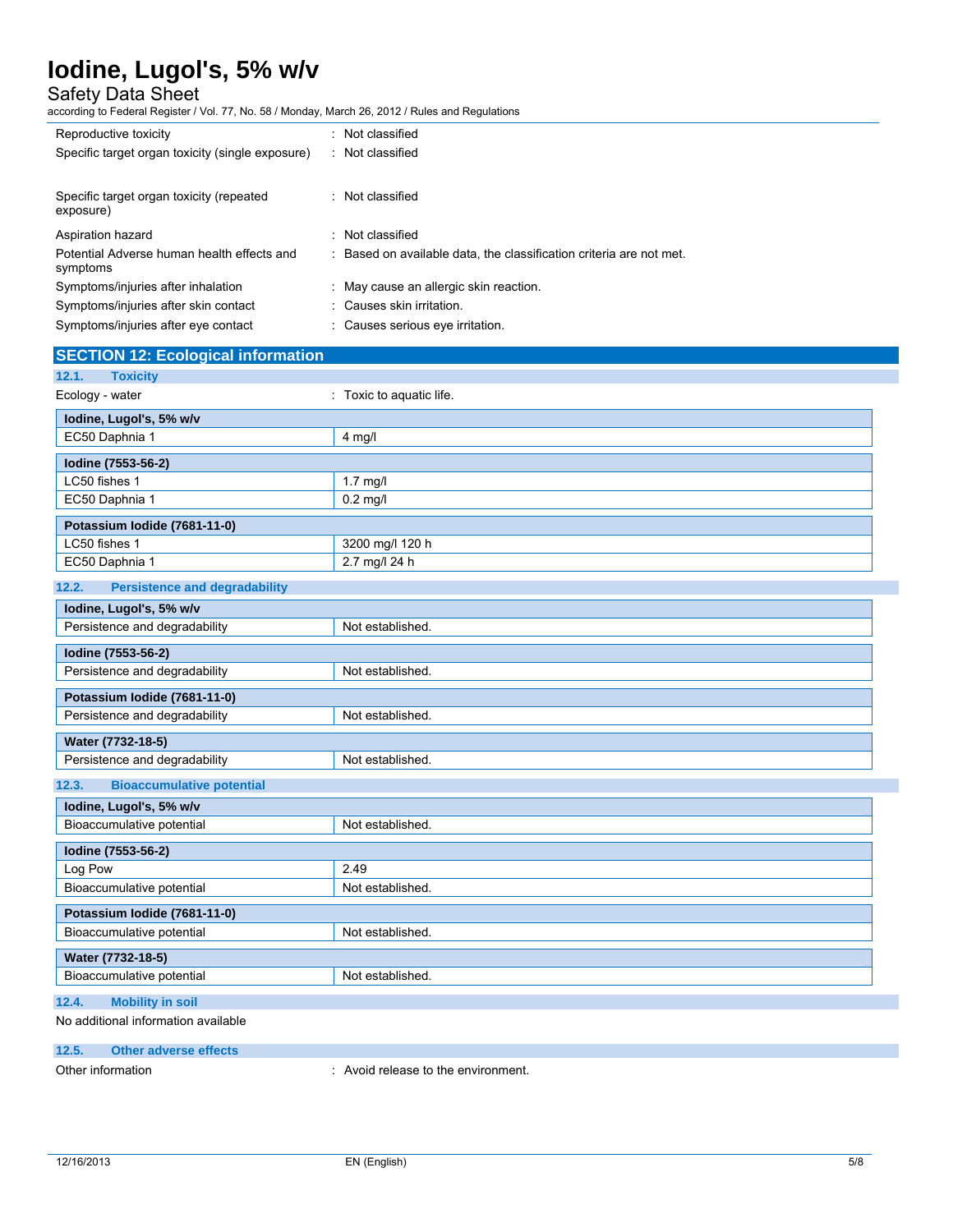## Safety Data Sheet

according to Federal Register / Vol. 77, No. 58 / Monday, March 26, 2012 / Rules and Regulations

| <b>SECTION 13: Disposal considerations</b>                                |                                                                                                                                                                                |
|---------------------------------------------------------------------------|--------------------------------------------------------------------------------------------------------------------------------------------------------------------------------|
| 13.1.<br><b>Waste treatment methods</b>                                   |                                                                                                                                                                                |
| Waste disposal recommendations                                            | : Dispose in a safe manner in accordance with local/national regulations. Dispose of                                                                                           |
|                                                                           | contents/container to comply with local, state and federal regulations.                                                                                                        |
| Ecology - waste materials                                                 | : Avoid release to the environment.                                                                                                                                            |
| <b>SECTION 14: Transport information</b>                                  |                                                                                                                                                                                |
| In accordance with DOT                                                    |                                                                                                                                                                                |
| No dangerous good in sense of transport regulations                       |                                                                                                                                                                                |
| <b>Additional information</b>                                             |                                                                                                                                                                                |
| Other information                                                         | : No supplementary information available.                                                                                                                                      |
|                                                                           |                                                                                                                                                                                |
| <b>ADR</b>                                                                |                                                                                                                                                                                |
| Transport document description                                            |                                                                                                                                                                                |
|                                                                           |                                                                                                                                                                                |
| <b>Transport by sea</b>                                                   |                                                                                                                                                                                |
| No additional information available                                       |                                                                                                                                                                                |
| Air transport                                                             |                                                                                                                                                                                |
| No additional information available                                       |                                                                                                                                                                                |
| <b>SECTION 15: Regulatory information</b>                                 |                                                                                                                                                                                |
| <b>15.1. US Federal regulations</b>                                       |                                                                                                                                                                                |
|                                                                           |                                                                                                                                                                                |
| lodine (7553-56-2)                                                        |                                                                                                                                                                                |
| Listed on the United States TSCA (Toxic Substances Control Act) inventory |                                                                                                                                                                                |
| SARA Section 311/312 Hazard Classes                                       | Immediate (acute) health hazard                                                                                                                                                |
|                                                                           | Delayed (chronic) health hazard                                                                                                                                                |
| Potassium Iodide (7681-11-0)                                              |                                                                                                                                                                                |
| Listed on the United States TSCA (Toxic Substances Control Act) inventory |                                                                                                                                                                                |
| SARA Section 311/312 Hazard Classes                                       | Immediate (acute) health hazard                                                                                                                                                |
|                                                                           | Delayed (chronic) health hazard                                                                                                                                                |
| Water (7732-18-5)                                                         |                                                                                                                                                                                |
| Listed on the United States TSCA (Toxic Substances Control Act) inventory |                                                                                                                                                                                |
| <b>15.2. International regulations</b>                                    |                                                                                                                                                                                |
|                                                                           |                                                                                                                                                                                |
| <b>CANADA</b>                                                             |                                                                                                                                                                                |
| lodine, Lugol's, 5% w/v                                                   |                                                                                                                                                                                |
| <b>WHMIS Classification</b>                                               | Class D Division 2 Subdivision B - Toxic material causing other toxic effects                                                                                                  |
|                                                                           | Class D Division 2 Subdivision A - Very toxic material causing other toxic effects                                                                                             |
| lodine (7553-56-2)                                                        |                                                                                                                                                                                |
| Listed on the Canadian DSL (Domestic Sustances List) inventory.           |                                                                                                                                                                                |
| <b>WHMIS Classification</b>                                               | Class E - Corrosive Material                                                                                                                                                   |
|                                                                           | Class D Division 1 Subdivision B - Toxic material causing immediate and serious toxic effects<br>Class D Division 2 Subdivision B - Toxic material causing other toxic effects |
|                                                                           |                                                                                                                                                                                |
| Potassium lodide (7681-11-0)                                              |                                                                                                                                                                                |
| Listed on the Canadian DSL (Domestic Sustances List) inventory.           |                                                                                                                                                                                |
| <b>WHMIS Classification</b>                                               | Class D Division 2 Subdivision B - Toxic material causing other toxic effects                                                                                                  |
| Water (7732-18-5)                                                         |                                                                                                                                                                                |
| <b>WHMIS Classification</b>                                               | Uncontrolled product according to WHMIS classification criteria                                                                                                                |
|                                                                           |                                                                                                                                                                                |

### **EU-Regulations**

No additional information available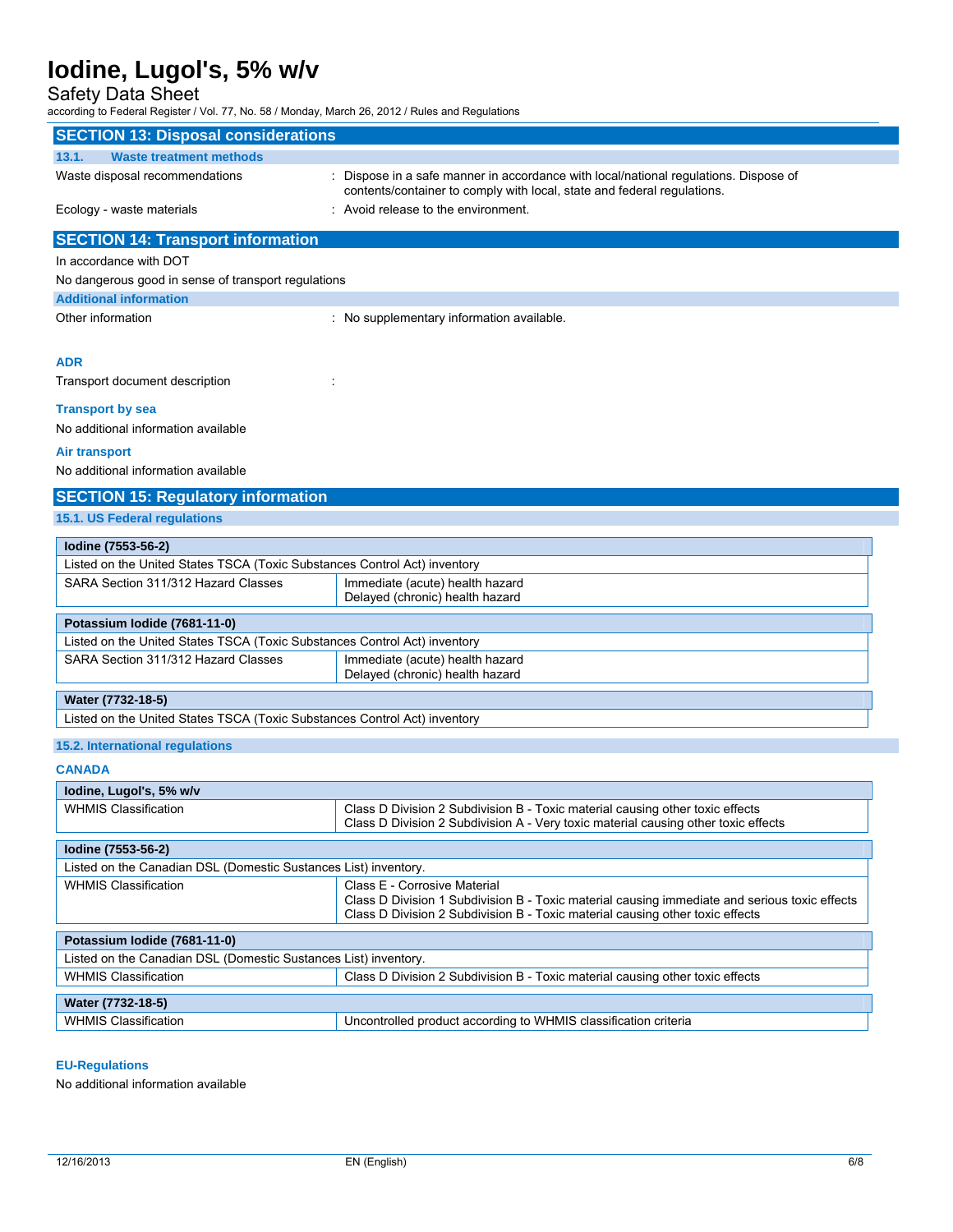Safety Data Sheet

according to Federal Register / Vol. 77, No. 58 / Monday, March 26, 2012 / Rules and Regulations

**Classification according to Regulation (EC) No. 1272/2008 [CLP]** 

### **Classification according to Directive 67/548/EEC or 1999/45/EC**

Not classified

### **15.2.2. National regulations**

| lodine (7553-56-2)                                |  |
|---------------------------------------------------|--|
| Listed on the Canadian Ingredient Disclosure List |  |
| Potassium Iodide (7681-11-0)                      |  |
| Listed on the Canadian Ingredient Disclosure List |  |

### **15.3. US State regulations**

No additional information available

### **SECTION 16: Other information**

Other information : None.

Full text of H-phrases: see section 16:

| Acute Tox. 3 (Dermal)                                                             | Acute toxicity (dermal), Category 3     |  |
|-----------------------------------------------------------------------------------|-----------------------------------------|--|
| Acute Tox. 4 (Inhalation)<br>Acute toxicity (inhal.), Category 4                  |                                         |  |
| Aquatic Acute 1<br>Hazardous to the aquatic environment - AcuteHazard, Category 1 |                                         |  |
| Aquatic Acute 2<br>Hazardous to the aquatic environment - AcuteHazard, Category 2 |                                         |  |
| Eye Dam. 1<br>Serious eye damage/eye irritation, Category 1                       |                                         |  |
| Eye Irrit. 2A<br>Serious eye damage/eye irritation, Category 2A                   |                                         |  |
| Eye Irrit. 2B<br>Serious eye damage/eye irritation, Category 2B                   |                                         |  |
| Skin Corr. 1C                                                                     | Skin corrosion/irritation, Category 1C  |  |
| Skin Irrit. 2                                                                     | Skin corrosion/irritation, Category 2   |  |
| Skin Sens. 1                                                                      | Sensitisation - Skin, category 1        |  |
| Skin Sens, 1B                                                                     | Sensitisation - Skin, category 1B       |  |
| H311                                                                              | Toxic in contact with skin              |  |
| H314                                                                              | Causes severe skin burns and eye damage |  |
| H315                                                                              | Causes skin irritation                  |  |
| May cause an allergic skin reaction<br>H317                                       |                                         |  |
| H318                                                                              | Causes serious eye damage               |  |
| H319                                                                              | Causes serious eye irritation           |  |
| H320                                                                              | Causes eye irritation                   |  |
| H332                                                                              | Harmful if inhaled                      |  |
| H400                                                                              | Very toxic to aquatic life              |  |
| H401<br>Toxic to aquatic life                                                     |                                         |  |
|                                                                                   |                                         |  |

| NFPA health hazard |  |  |  |
|--------------------|--|--|--|
|--------------------|--|--|--|

: 2 - Intense or continued exposure could cause temporary incapacitation or possible residual injury unless prompt medical attention is given.

- NFPA fire hazard **in the set of the set of the SNFPA** fire hazard in the set of the set of the set of the set of the set of the set of the set of the set of the set of the set of the set of the set of the set of the set of
- NFPA reactivity **interpretatal reactivity** : 0 Normally stable, even under fire exposure conditions, and are not reactive with water.



| <b>HMIS III Rating</b> |                                                           |
|------------------------|-----------------------------------------------------------|
| Health                 | : 2 Moderate Hazard - Temporary or minor injury may occur |
| Flammability           | : 0 Minimal Hazard                                        |
| Physical               | : 0 Minimal Hazard                                        |
| Personal Protection    | ÷В                                                        |

## SDS US (GHS HazCom 2012)